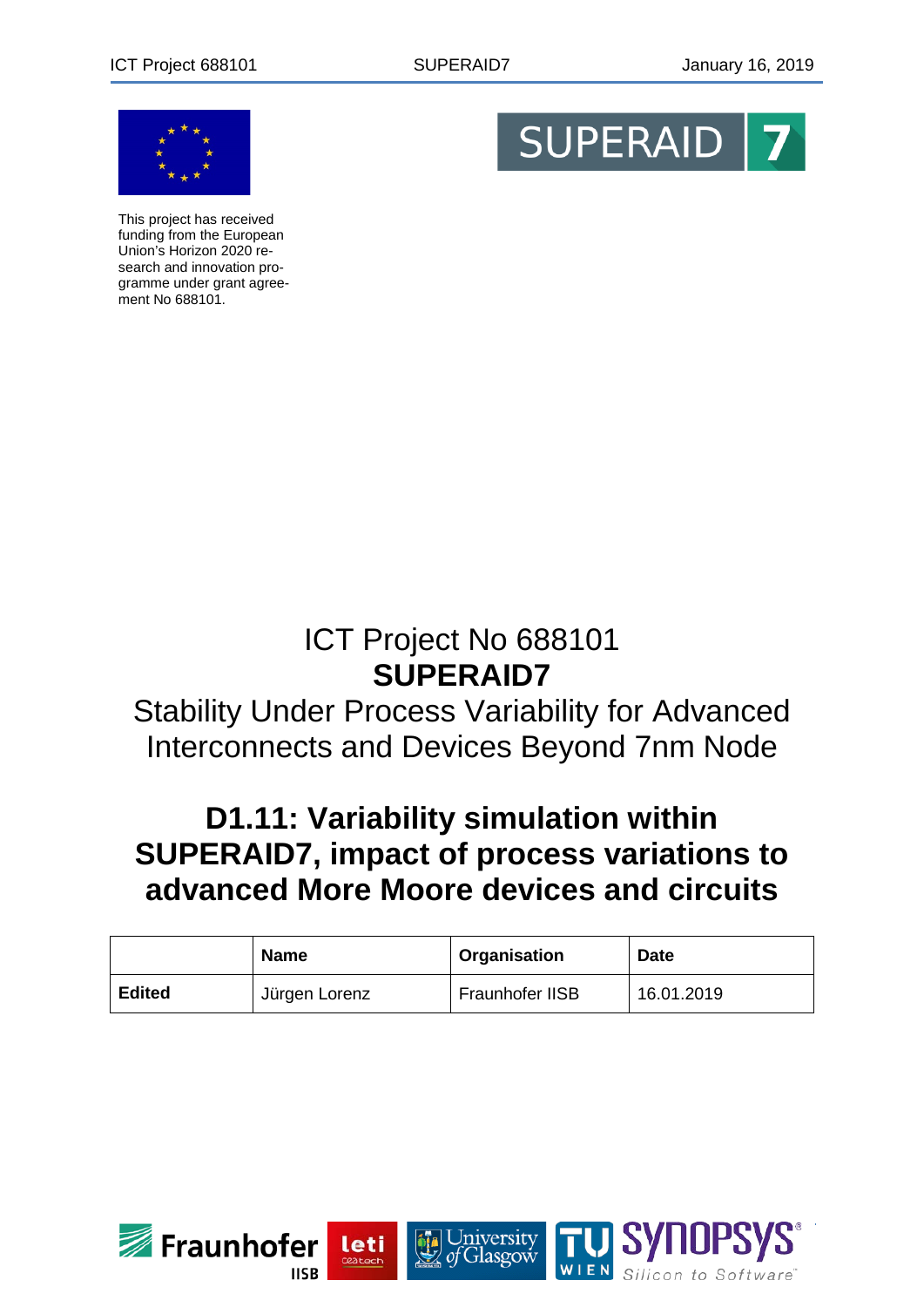# **Contents**

| $1_{-}$ |               |  |  |
|---------|---------------|--|--|
| 2.      |               |  |  |
|         | 2.1           |  |  |
|         | $2.2^{\circ}$ |  |  |
|         |               |  |  |
|         |               |  |  |
|         |               |  |  |
|         |               |  |  |
|         | 2.3           |  |  |
|         | 2.4           |  |  |
|         | 2.5           |  |  |
| 3.      |               |  |  |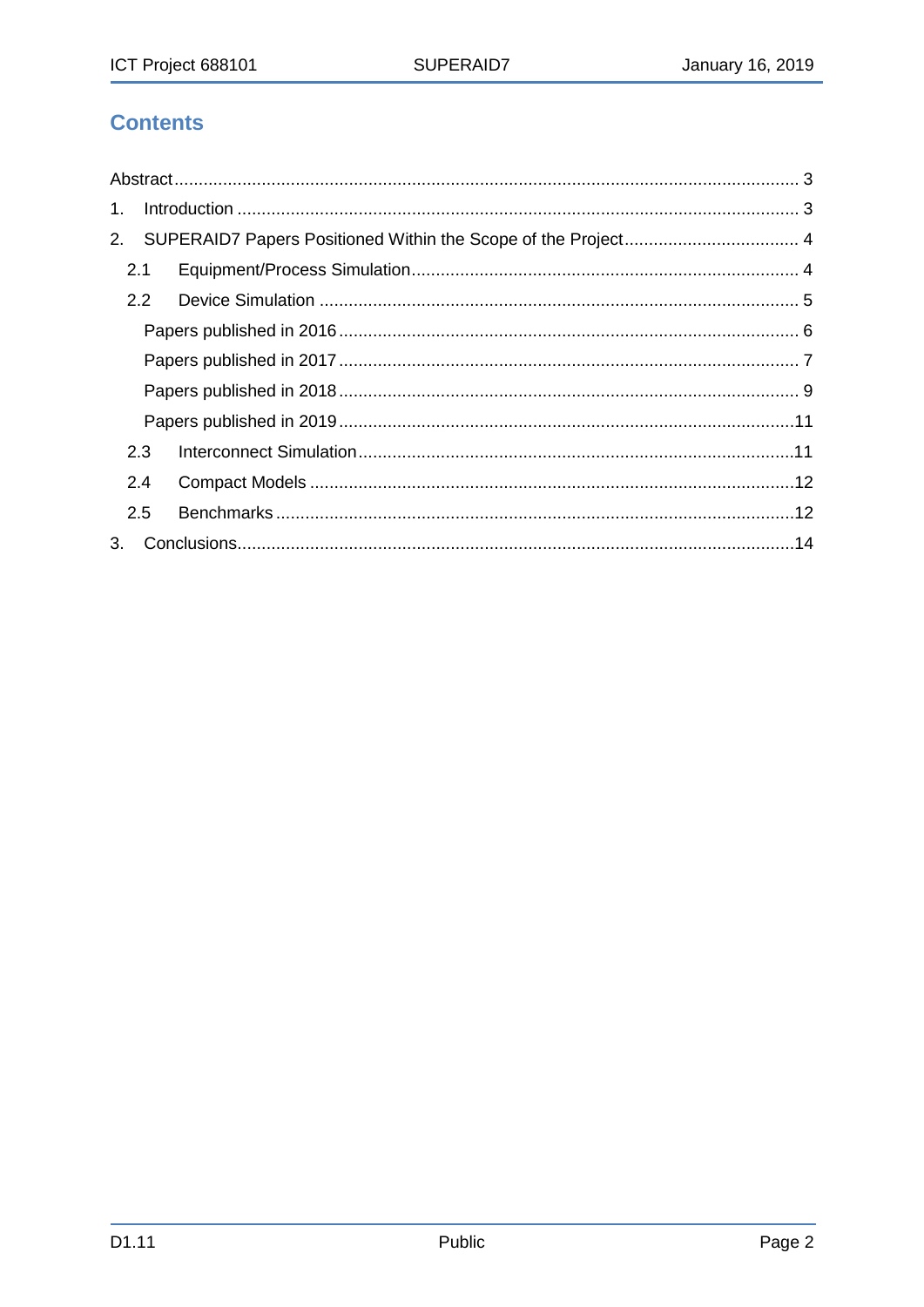## <span id="page-2-0"></span>**Abstract**

The results obtained in the SUPERAID7 project have been disseminated in a large number of Open Access publications. Rather than selecting some of them and to some extent duplicating already freely available information, in this deliverable the individual publications from SUPERAID7 are positioned within the scope of the project and put into perspective with each other. In this way it is intended to give a very good overview of the overall results obtained and to efficiently guide the reader to those papers which address topics he is especially interested in. In view of the wide scope of the SUPERAID7 project which ranges from equipment to circuit simulation, the document is structured according to the simulation level which is primarily addressed by the paper in question.

# <span id="page-2-1"></span>**1. Introduction**

Among the physical limitations which challenge progress in nanoelectronics for aggressively scaled More Moore, process variability has got ever more critical. Effects from various sources of process variations, both systematic and stochastic, influence each other and lead to variations of the electrical, thermal and mechanical behavior of devices, interconnects and circuits. Correlations are of key importance because they drastically affect the percentage of products which meet the specifications. Whereas the comprehensive experimental investigation of these effects is largely impossible, modelling and simulation (TCAD) offers the unique possibility to predefine process variations and trace their effects on subsequent process steps and on devices and circuits fabricated, just by changing the corresponding input data.

Within the SUPERAID7 project a software system for the simulation of the impact of systematic and statistical process variations on advanced More Moore devices and circuits down to the 7 nm node and below has been established, including interconnects. The tool combines commercial software from Synopsys and GSS (which is since May 2016 part of Synopsys) with tools from all project partners, largely improved within the project. This has needed improved physical models and new compact models, suitable for the device architectures addressed and able to include the process variations to be considered. Device architectures addressed include especially TriGate/ΩGate FETs and stacked nanowires. The software developed has been benchmarked utilizing background and sideground experiments of the partner CEA/Leti.

Whereas the project results are being exploited internally at the project partners, via further research projects and especially via the SUPERAID7 partner Synopsys, dissemination of the project result to the scientific community and to potential users in industry is also very important, especially for the universities and research institutes involved in the project. In consequence, a large number of publications were made at leading international conferences and in important scientific journals. Preference was given to publications paths which provide Gold Open Access. Other publications have been made available via Green Open Access.

In this public deliverable, the individual publications from SUPERAID7 are positioned within the scope of the project and put into perspective with each other. In this way it is intended to give a very good overview of the overall results obtained and to efficiently guide the reader to those papers which address topics he is especially interested in.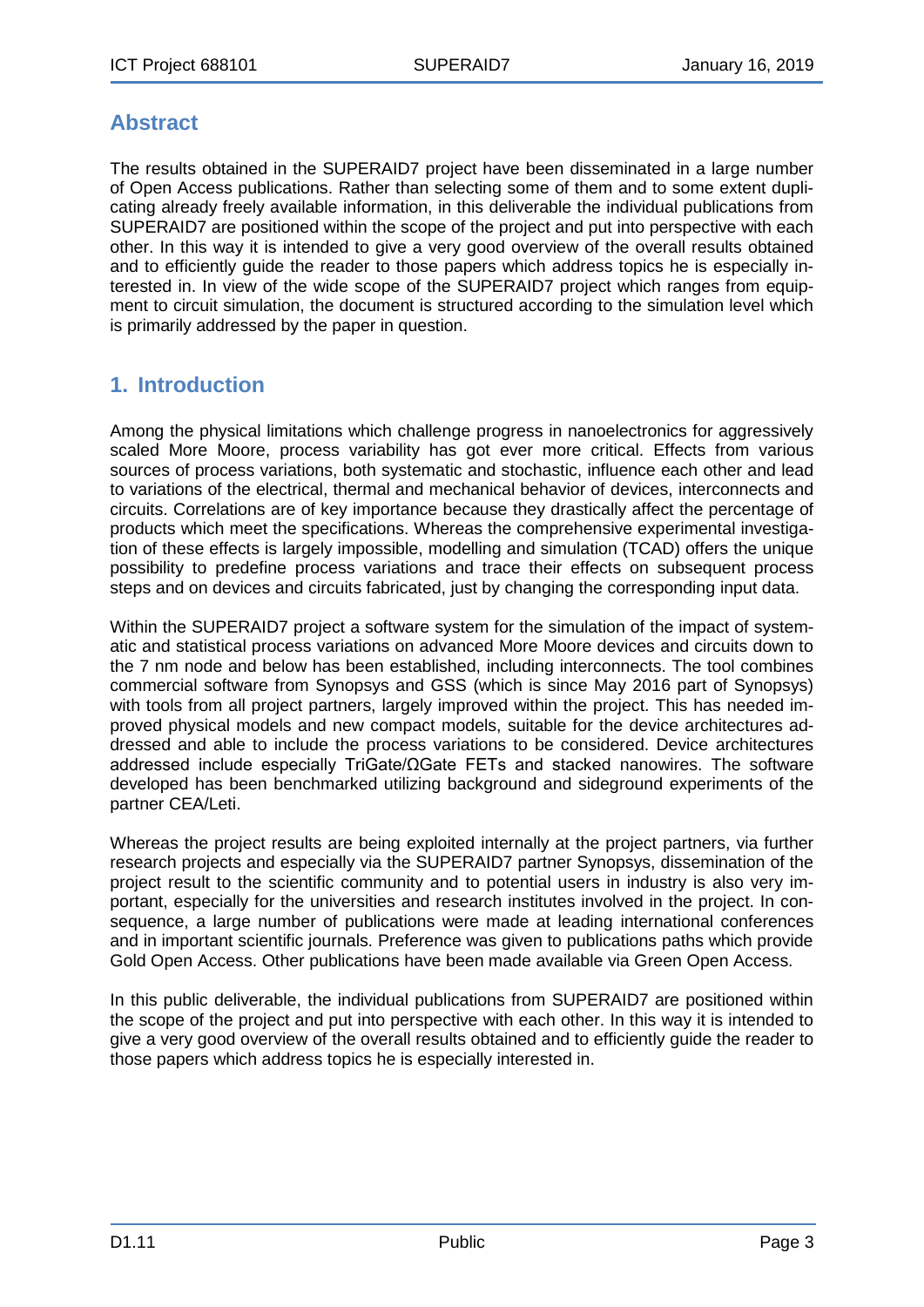# <span id="page-3-0"></span>**2. SUPERAID7 Papers Positioned Within the Scope of the Project**

In the following, the papers published from SUPERAID7 are listed, linked to the simulation level they refer to, from equipment/process simulation to compact models and related benchmarks. For each paper its scope and position within the project is summarized, partly using or revising the abstract published in the paper.

Among others, a considerable part of the SUPERAID7 papers has been published in the SISPAD conference series: On one hand side, this is the most important conference series worldwide dedicated to TCAD, and therefore provides an excellent forum for the presentation and discussion of results from SUPERAID7. On the other hand side, the proceedings of the SISPAD conference are available in Gold Open Access via [www.sispad.info.](http://www.sispad.info/) Some other conferences like IEDM, and some of the most important journals like the IEEE Transactions on Electron Devices do not provide Gold Open Access, and therefore limit open publication to Green Open Access, as implemented for those papers in SUPERAID7.

### <span id="page-3-1"></span>**2.1 Equipment/Process Simulation**

The simulation of process equipment and process flows is a key objective of the SUPERAID7 project, because systematic variations such as focus and dose variations in lithography have their source at equipment level. Therefore, first equipment simulation must be employed to calculate the impact of variations of equipment setting or of the position in a process equipment – or on a wafer – on the results of the process step for which the equipment is being used. Afterwards, the impacts of these variations of process results must be traced throughout the whole remaining process flow, until finally the resulting variation of the geometry, dopant distribution or other quantities which define the device are known. It is important to state that throughout the process flow further source of variations may come into play, resulting in devices which are affected by several different kinds of systematic variations.

Concerning equipment and process simulation, work in SUPERAID7 has focused on the improvement of tools for the simulation of deposition and etching, and on the integration of lithography, deposition and etching simulation into an overall topography simulation tool, which subsequently transfers the structures generated into the well-established Sentaurus Process tool from Synopsys. The following papers from SUPERAID7 primarily deal with these areas:

#### **Z. Belete et al., Modeling of Block Copolymer Dry Etching for Directed Self-Assembly Lithography, Proc. of SPIE 10589 (2018) 105890U**

In this paper the etching simulation tool developed in SUPERAID7 is adapted and applied to understand the etch behavior of Ps-b-PMMA, a standard material used for structure generation via Directed Self-Assembly (DSA).

#### **X. Klemenschits et al., Unified Feature Scale Model for Etching in SF6 and Cl Plasma Chemistries, in: Proceedings 2018 Joint International EUROSOI-ULIS Workshop**

In this paper a novel unified feature-scale model for inductive plasma etching is presented, in order to enable the simulation of novel gate stacks for advanced nodes as addressed in SUPERAID7.

#### **X. Klemenschits, S. Selberherr, L. Filipovic, Modeling of Gate Stack Patterning for Advanced Technology Nodes: A Review, Micromachines 12 (2018) 631**

In this review paper the fundamental methods, used to describe topology changes in patterning processes, and their respective benefits and limitations are discussed, especially regarding the transport of molecular entities using numerical particle ray tracing. Furthermore, the modeling of surface chemistry and the modelling of gate stack patterning are discussed.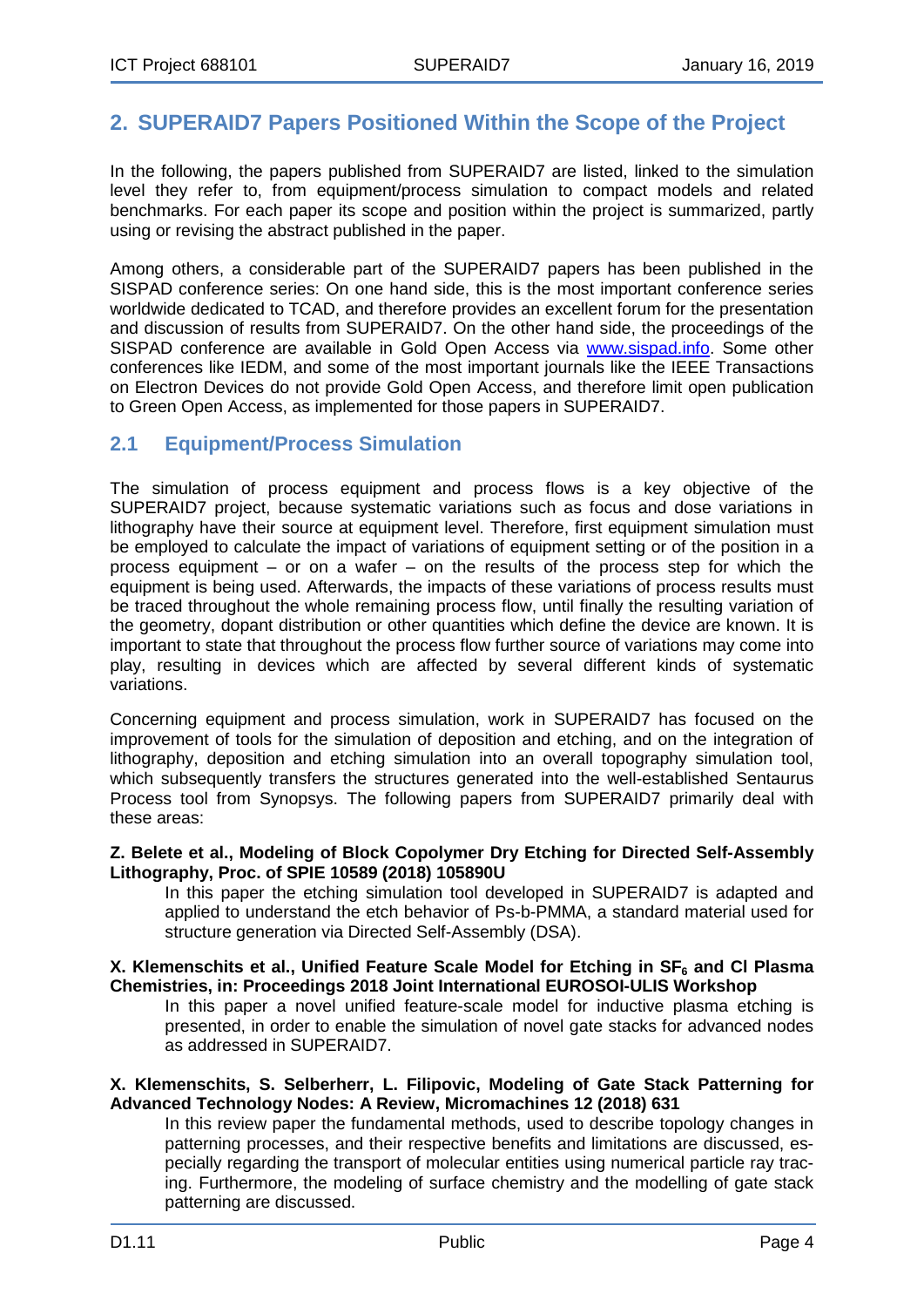#### **E. Baer et al., The Effect of Etching and Deposition Processes on the Width of Spacers Created during Self-Aligned Double Patterning, in: Proceedings of 2018 International Conference on Simulation of Semiconductor Processes and Devices (SISPAD 2018), p. 83**

This paper deals with the simulation of self-aligned double patterning as used for the patterning of fins for FinFET transistors. The impact of the lithography, deposition and etching processes on the fin width and on its variation is discussed.

**J.K. Lorenz et al., Process Variability for Devices at and beyond the 7 nm Node, in: Proceedings of the 18th Symposium on Advanced CMOS-Compatible Semiconductor Devices, Ed. J.A. Martino, J.P. Raskin, S. Selberherr, H. Ishii, F. Gamiz, B.Y. Nguyen, A. Yoshino, The Electrochemical Society, ECS Transactions 85-8, 2018, p. 113**

This invited paper presented at the 233<sup>rd</sup> ECS Symposium gives an overview of the systematic variations which are important for highly three-dimensional devices as addressed in SUPERAID7, and demonstrates especially the simulation of structure generation for such devices. Beyond this it briefly sketches the overall hierarchical simulation flow implemented in SUPERAID7, from equipment simulation to compact model extraction.

#### **J.K. Lorenz et al., Process Variability for Devices at and beyond the 7 nm Node, ECS J. Solid State Science Technol. 7 (2018) P595**

This paper is an extension of the invited paper presented at the  $233<sup>rd</sup>$  ECS meeting, mentioned above. The main additional result is the presentation of main elements of the simulation of the process from the second SUPERAID7 benchmark, especially the identification of the systematic variations most relevant for that process.

#### **J. Lorenz et al., Process Variability**−**Technological Challenge and Design Issue for Nanoscale Devices, Micromachines 1 (2019) 6**

The paper focuses on technological challenges, especially issues resulting from the structuring processes needed to generate the three-dimensional device structures for different architectures. Furthermore, the feasibility of a full simulation of the impact of relevant systematic and stochastic variations on advanced devices and circuits is demonstrated. Therefore the paper is also mentioned in the section on compact model extraction below. The paper was accepted for publication at the end of 2018, and published in the first issue of 2019.

## <span id="page-4-0"></span>**2.2 Device Simulation**

The modeling and simulation of the performance of three-dimensional nanoscale transistors raises many challenges in terms of accurate and efficient physical models, their implementation and their usage to predict and understand device behavior. For the treatment of systematic and especially of statistical variability, it is important to use very efficient models implemented in robust tools, in order to enable the conduction of the large sets of simulations required for variation studies. A well established approach is to start from efficient models such as Drift Diffusion, and to enhance them by suitable corrections based on rigorous approaches, including especially quantum mechanical effects.

In view of the complexity of the problem, all SUPERAID7 partners except for Fraunhofer IISB (which focused on the equipment/process simulation and on compact model work) made dedicated contributions to enhance models and software needed for the simulation of statistical variations of three-dimensional nanoscale devices. This has also led to a large number of Open Access publications, which are summarized below, grouped according to the time of publication.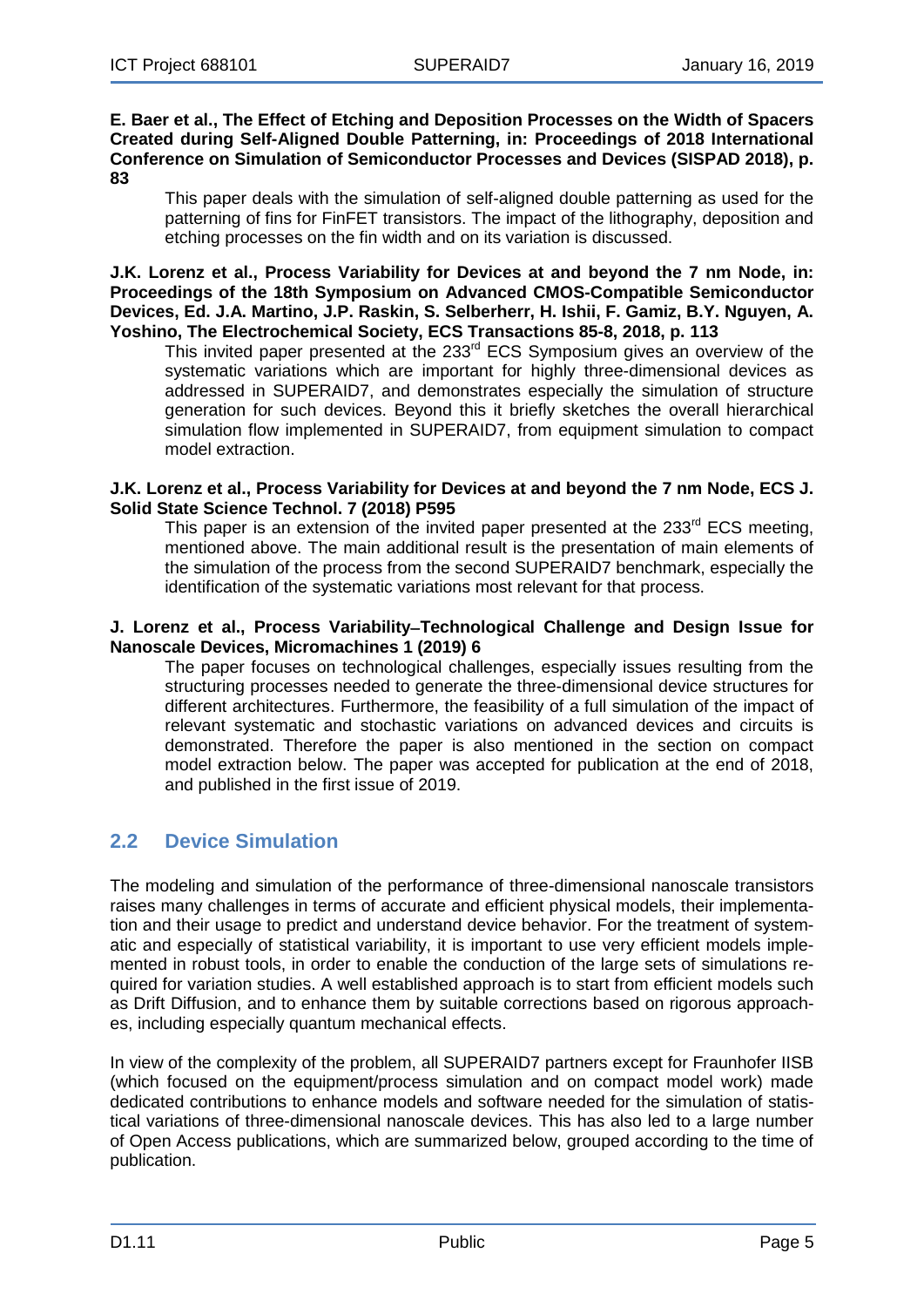#### <span id="page-5-0"></span>**Papers published in 2016**

**T. Al-Ameri et al., Impact of Strain on the Performance of Si Nanowires Transistors at the Scaling Limit: A 3D Monte Carlo / 2D Poisson Schrodinger Simulation Study, in: Proceedings of 2016 International Conference on Simulation of Semiconductor Processes and Devices (SISPAD 2016), p. 213**

In this work the correlation between channel strain and device performance in various n-type Si-NWTs is investigated. A correlation between strain, gate length and crosssection dimension of the transistors is established. All simulations are based on a quantum mechanical description of the mobile charge distribution in the channel obtained from a 2D solution of the Schrödinger equation in multiple cross sections along the current path, which is mandatory for nanowires with such ultra-scale dimensions. The current transport along the channel is simulated using 3D Monte Carlo (MC) and drift-diffusion (DD) approaches.

**L. Bourdet et al., High and Low-field Contact Resistances in Trigate Devices in a Non-Equilibrium Green´s Functions Framework, in: Proceedings of 2016 International Conference on Simulation of Semiconductor Processes and Devices (SISPAD 2016), p. 291**

We compute the contact resistances at low drain bias in Trigate and FinFET devices with widths and heights in the 4 to 24 nm range, using a Non-Equilibrium Green's Function approach. Electron-phonon, surface roughness and Coulomb scattering are taken into account. The analysis of the quasi-Fermi level profile reveals that the areas under the spacers are major contributors to the contact resistance at low field, due to the poor electrostatic control over the carrier density under the spacers. The impact of design parameters (cross-section and doping profile) on the contact resistance is analyzed and the simulations are compared to experimental data. At high drain bias, the contributions of phonons and impurities scattering in the source and drain are also computed and discussed.

#### **T. Sadi et al., One-Dimensional Multi-Subband Monte Carlo Simulation of Charge Transport in Si Nanowire Transistors, in: Proceedings of 2016 International Conference on Simulation of Semiconductor Processes and Devices (SISPAD 2016), p. 23**

A newly-developed one-dimensional multi-subband Monte Carlo (1DMSMC) simulation module is employed to study electron transport in nanowire structures. The 1DMSMC simulation module is integrated into the GSS TCAD simulator GARAND coupling a MC electron trajectory simulation with a 3D Poisson–2D Schrödinger solver, and accounting for the modified acoustic phonon, optical phonon, and surface roughness scattering mechanisms. We apply the simulator to investigate the impact of various physical effects on the mobility in silicon nanowire field-effect transistors (NWTs), and emphasize the importance of using 1D models that include correctly quantum confinement and allow for a reliable prediction of the performance of NWTs at the scaling limits.

#### **Z. Zeng et al., Size-dependent Carrier Mobilities in Rectangular Silicon Nanowire Devices, in: Proceedings of 2016 International Conference on Simulation of Semiconductor Processes and Devices (SISPAD 2016), p. 257**

In this contribution, we perform quantum calculations of the size-dependent carrier mobilities in gate-all around rectangular SiNWs with leading dimension up to 50 nm, in the non-equilibrium Green's functions (NEGF) framework. We find that when the smallest width or height falls in the sub-10 nm range, nearest neighbor corner channels tend to merge and form "side channels" with much lower mobilities. On top of the numerical results, we have derived a simple model, which bridges square NW devices with thin film devices, and describes the size dependence of the carrier mobilities in rectangular SiNWs in a wide range of dimensions.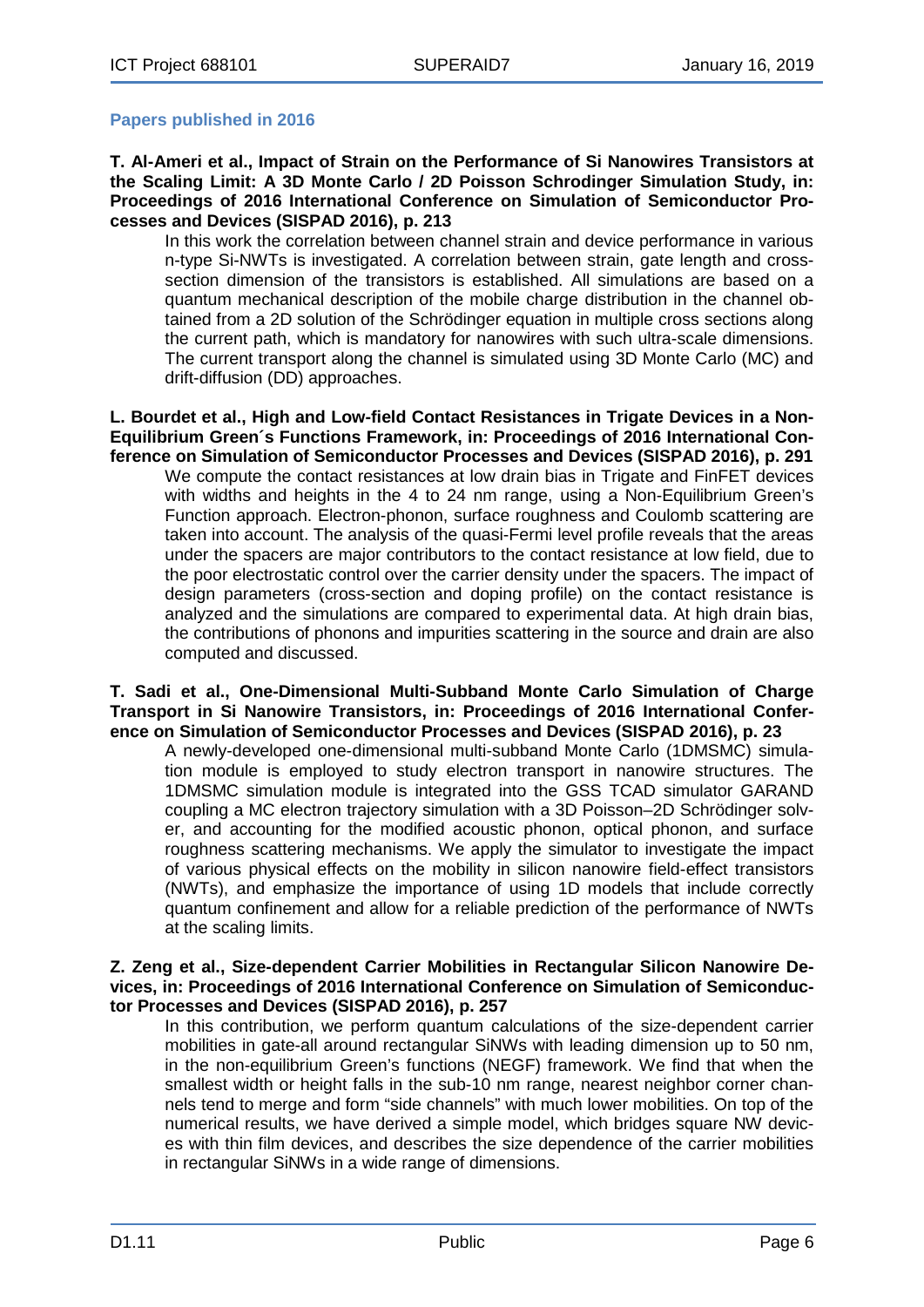#### **Z. Zeng et al., Carrier Scattering by Workfunction Fluctuations and Interface Dipoles in high-κ/Metal Gate Stacks, in: Proceedings of 2016 International Conference on Simulation of Semiconductor Processes and Devices (SISPAD 2016), p. 369**

The introduction of a high-κ/metal gate stack in metal-oxide-Semiconductor fieldeffect transistors can cause a significant degradation of the mobility, especially at weak inversion densities. This degradation is commonly ascribed to remote Coulomb scattering (RCS, i.e., charges trapped at the  $SiO<sub>2</sub>/HfO2$  interface). However, very large densities of RCS charges are usually needed to reproduce the experimental data. In this work, we explore alternative scattering mechanisms by quantum calculations of the carrier mobilities. We consider, in particular, metal grain workfunction fluctuations and local dipoles at the SiO2/HfO2 interface. Similarly to RCS, both scattering mechanisms are found to reduce the carrier mobility significantly at low carrier densities. However, the mobility exhibits a different dependence on the thickness of high-κ layer, which provides a way to identify the dominant mechanism.

#### <span id="page-6-0"></span>**Papers published in 2017**

#### **T. Al-Ameri et al., Simulation Study of Vertically Stacked Lateral Si Nanowires Transistors for 5 nm CMOS Applications, J. Electron Dev. Soc. 5 (2017) 466**

In this paper, we present a simulation study of vertically stacked lateral nanowires transistors (NWTs), which may have applications at 5-nm CMOS technology. Our simulation approach is based on a collection of simulation techniques to capture the complexity in such ultra-scaled devices. Initially, we used drift-diffusion methodology with activated Poisson–Schrodinger quantum corrections to accurately capture the quantum confinement in the cross-section of the device. Ensemble Monte Carlo simulations are used to accurately evaluate the drive current capturing the complexity of the carrier transport in the NWTs. We compared the current flow in single, double, and triple vertically stacked lateral NWTs with and without contact resistance. The results presented here suggest a consistent link between channel strain and device performance. Furthermore, we propose a device structure for the 5-nm CMOS technology node that meets the required industry scaling projection. We also consider the interplay between various sources of statistical variability and reliability in this paper.

#### **T. Al-Ameri et al., Simulation Study of Vertically Stacked Lateral Si Nanowires Transistors for 5-nm CMOS Applications, J. Electron Dev. Soc. 5 (2017) 466**

A simulation study of vertically stacked lateral nanowires transistors (NWTs) is presented, which may have applications at 5-nm CMOS technology. The simulation approach is based on a collection of simulation techniques to capture the complexity in such ultra-scaled devices. Initially, we used drift-diffusion methodology with activated Poisson-Schrodinger quantum corrections to accurately capture the quantum confinement in the cross-section of the device. Ensemble Monte Carlo simulations are used to accurately evaluate the drive current capturing the complexity of the carrier transport in the NWTs. We compared the current flow in single, double, and triple vertically stacked lateral NWTs with and without contact resistance. The results presented here suggest a consistent link between channel strain and device performance. Furthermore, we propose a device structure for the 5-nm CMOS technology node that meets the required industry scaling projection. We also consider the interplay between various sources of statistical variability and reliability in this paper.

#### **V.P. Georgiev et al., Experimental and Simulation Study of a High Current 1D Silicon Nanowire Transistor using Heavily Doped Channels, IEEE Transactions on Nanotechnology, 16(5), 727-735 IEEE Transactions on [Nanotechnology,](http://eprints.gla.ac.uk/view/journal_volume/IEEE_Transactions_on_Nanotechnology.html) 16(5) 2017**

The experimental results from 8 nm diameter silicon nanowire junctionless field-effect transistors with gate lengths of 150 nm are presented that demonstrate on-currents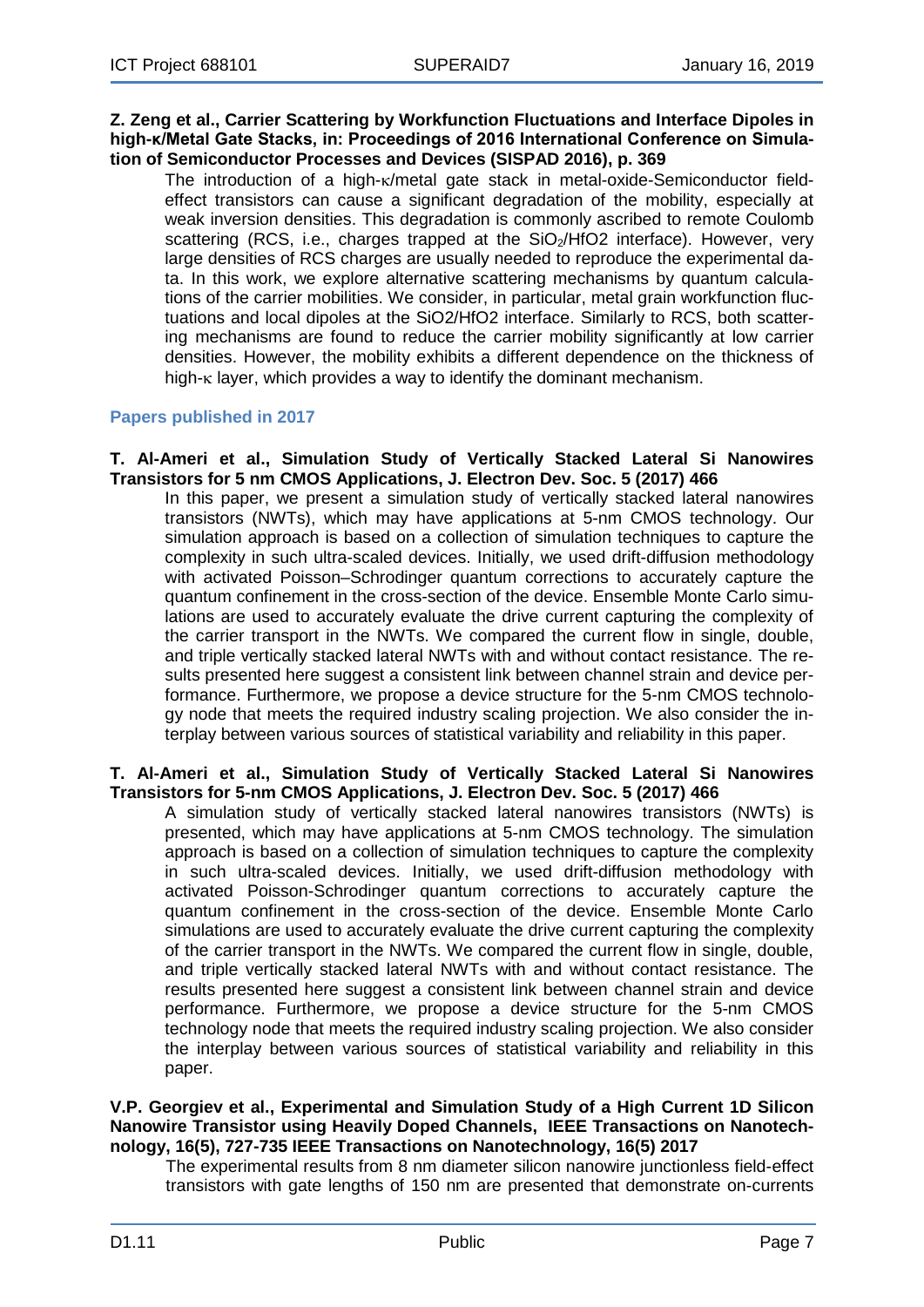up to 1.15 mA/um for 1.0 V and 2.52 mA/um for 1.8 V gate overdrive with an offcurrent set at 100 nA/µm. On- to off-current ratios above 108 with a subthreshold slope of 66 mV/dec are demonstrated at 25 oC. Simulations using drift-diffusion which include density-gradient quantum corrections provide excellent agreement with the experimental results. The simulations demonstrate that the present silicon-dioxide gate dielectric only allows the gate to be scaled to 25 nm length before short-channel effects significantly reduce the performance. If high-K dielectrics replace some parts of the silicon dioxide then the technology can be scaled to at least 10 nm gatelength.

#### **P. Ellinghaus et al., Wigner Analysis of Surface Roughness in Quantum Wires, International Wigner Workshop (IW2), Book of Abstracts, 2017, p. 40**

Surface roughness (SR) is the low field electron mobility limiting mechanism in confined structures. Classical (Monte Carlo) transport models describe SR effects in terms of position independent scattering probability An alternative approach is based on the first principle Wigner function simulations of the SR interface. The analysis provides a deep insight in the processes governing time-dependent, quantum electron dynamics in presence of SR and the induced quantum transport effects.

#### **J. Weinbub et al., Wigner-signed Particles Study of Double Dopant Quantum Effects, International Wigner Workshop (IW2), Book of Abstracts, 2017, p. 50**

We investigate the quantum effects induced by two attractive dopants positioned on the electron path in a structure which resembles a two-dimensional quantum wire. We use Wigner simulations to analyze effects of correlation and interference imposed by the two dopants. The main conclusion is, that, the evolving electron system maintains coherence, giving rise to a correlation pattern the electron density which is placed after the position of the dopants.

#### **T. Al-Ameri et al., Does a Nanowire Transistor Follow the Golden Ratio, in: Proceedings of 2017 International Conference on Simulation of Semiconductor Processes and Devices (SISPAD 2017), p. 57**

The signatures of isotropic charge distributions are observed, showing the same attributes as the golden ratio (Phi) described in art and architecture. A simulation study of ultra-scaled n-type silicon nanowire transistors (NWT) for the 5nm CMOS application is presented. The results reveal that the amount of mobile charge in the channel is determined by the device geometry and could also be related to the golden ratio (Phi). A link between the main device characteristics, such as a drive and leakage current, and cross-sectional shape and dimensions of the device is established. The correlation between the main Figure of Merit (FoM) and the device variability and reliability is discussed.

#### **J.-C. Barbé et al., Stacked Nanowires/Nanosheets GAA MOSFET From Technology to Design Enablement, in: Proceedings of 2017 International Conference on Simulation of Semiconductor Processes and Devices (SISPAD 2017), p. 5**

GAA nanowires (NW) transistors are promising candidates for sub 10 nm technology nodes. They offer optimal electrostatic control, thereby enabling ultimate CMOS device scaling. Horizontally stacked they are a natural extension of today's mainstream technology. Considering enlarged NWs in Nanosheets (NS) allows to target the best compromise in power and performance for future applications. In this paper we will first briefly introduce the technology and then review what can bring advanced simulation focusing on both mobility and contact resistance. Further work on compact modeling and benchmarking is referred to in sections 2.4 and 2.5 below.

#### **Z. Zeng et al., A Simple Interpolation Model for the Carrier Mobility in Trigate and Gate-All-Around Silicon NWFETs, IEEE, Trans. Electr. Dev. 64 (2017) 2485:**

We compute the electron and hole mobilities in Trigate and gate-all-around silicon nanowires (SiNWs) within the nonequilibrium Green's Function framework. We then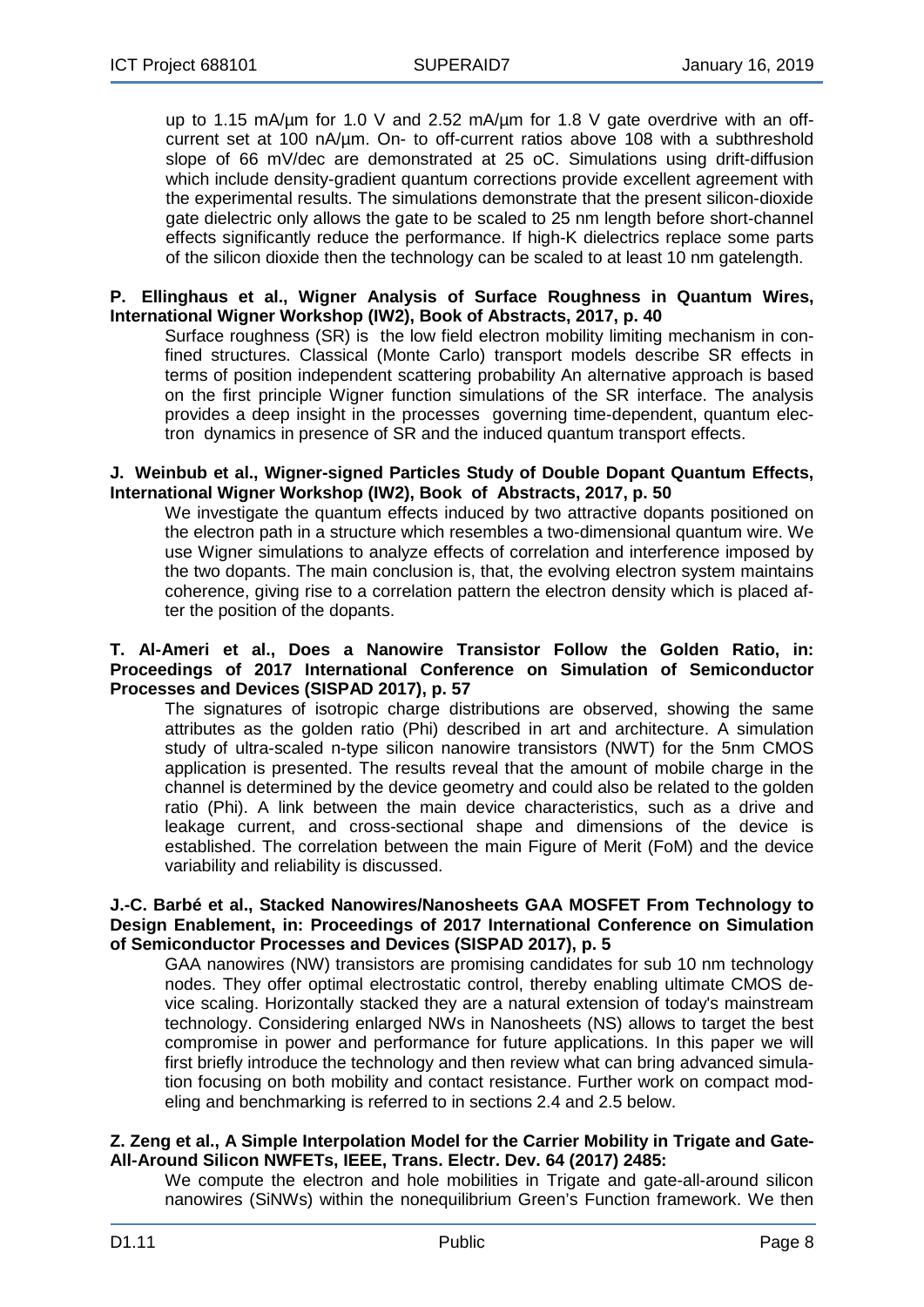derive a simple model for the dependence of the mobility on the SiNW width and height. This model interpolates between the square SiNW and thin film limits. In order to provide a complete description of the mobility in SiNW devices,we calculate the phonon, surface roughness, and remote Coulomb-limited mobilities of square nanowires and of thin films with side or thickness t = 5*,* 7, and 10 nm. The mobility of arbitrary rectangular SiNWs with width  $W = t$  or height  $H = t$  can then be reconstructed from these partial mobilities using Matthiessen's rule. We show that these models successfully reproduce the trends measured on n- and p-type devices with different widths and orientations.

#### **P. Ellinghaus et al., Analysis of Lense-governed Wigner Signed Particle Quantum Dynamics, Phys. Status Solidi RRL 11 (2017) 1700102**

We present a Wigner signed particles analysis of the lense governed electron state dynamics based on the quantitative theory of coherence reformulated in phase space terms. The signed particle model of Wigner evolution enables physically intuitive insights into the processes maintaining coherence. Both, coherent processes and scattering-caused transitions to classical dynamics are unified by a scattering-aware particle model of the lense-controlled state evolution. Our approach bridges the fairly new theory of coherence with the Wigner signed particle method.

#### <span id="page-8-0"></span>**Papers published in 2018**

#### **C. Medina-Bailon et al., Study of the 1D Scattering Mechanisms´ Impact on the Mobility in Si Nanowire Transistors, in: Proceedings of EUROSOI-ULIS 2018, 2018, p. 17**

The extensive research of aggressively scaled nanoelectronic devices necessitates the inclusion of quantum confinement effects and their impact on performance. This work implements a set of multisubband phonon and impurity scattering mechanisms within the Kubo-Greenwood formalism in order to study their impact on the mobility in Si nanowire transistors (NWTs). This 1D treatment has been coupled with a 3D Poisson-2D Schrödinger solver, which accurately captures the effects of quantum confinement on charge dynamics. We also emphasize the importance of using the 1D models to evaluate the geometrical properties on mobility at the scaling limit.

#### **M. Nedjalkov et al., Stochastic Analysis of Surface Roughness Models in Quantum Wires, Comp. Phys. Comm. 228 (2018) 30**

We present a signed particle computational approach for the Wigner transport model and use it to analyze the electron state dynamics in quantum wires focusing on the effect of surface roughness. Usually surface roughness is considered as a scattering model, accounted for by the Fermi Golden Rule, which relies on approximations like statistical averaging and in the case of quantum wires incorporates quantum corrections based on the mode space approach. We provide a novel computational approach to enable physical analysis of these assumptions in terms of phase space and particles, and discuss the physical consequences.

#### **T. Al-Ameri et al., Correlation between the Golden Ratio and Nanowire Transistor Performance, Appl. Sci. 8 (2018) 54**

This paper is an extension of a related paper published at SISPAD 2017, see above. It was observed that the signatures of isotropic charge distributions in silicon nanowire transistors (NWT) displayed identical characteristics to the golden ratio (Phi). In turn, a simulation was conducted regarding ultra-scaled n-type Si (NWT) with respect to the 5-nm complementary metal-oxide-semiconductor (CMOS) application. The results reveal that the amount of mobile charge in the channel and intrinsic speed of the device are determined by the device geometry and could also be correlated to the golden ratio (Phi). This paper highlights the issue that the optimization of NWT geometry could reduce the impact of the main sources of statistical variability on the Figure of Merit (FoM) of devices. In the context of industrial early successes in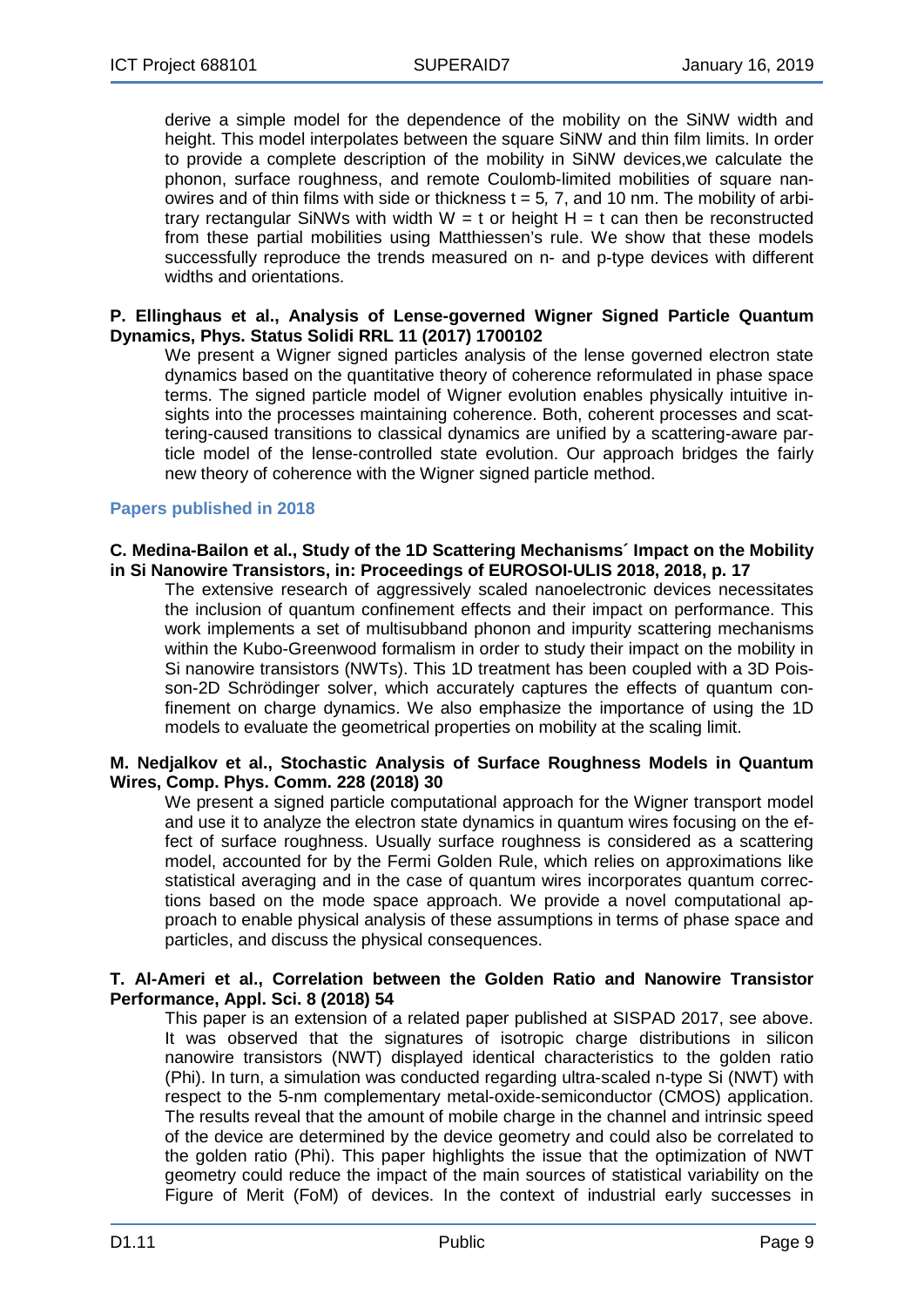fabricating vertically stacked NWT, ensemble Monte Carlo (MC) simulations with quantum correction are used to accurately predict the drive current. This occurs alongside a consideration of the degree to which the carrier transport in the vertically stacked lateral NWTs are complex.

#### **S. Berrada et al., Quantum Transport Investigation of Threshold Voltage variability in Sub-10nm Junctionless Si Nanowire FETs, in: Proceedings of 2018 International Conference on Simulation of Semiconductor Processes and Devices (SISPAD 2018), p. 244**

In this paper, we use the Non-Equilibrium Green's Function formalism to study the dependence of the threshold voltage variability on the cross-section shape and the gate length in JunctionLess Field Effect Transistors. Each configuration, i.e. gate length and cross-section, was investigated using a statistical ensemble of 100 samples. We found that the variability in threshold voltage is increased independently of the cross-section shape when the gate length is shrunk down to 5 nm. We attribute this results to the higher wave function "randomization" in longer gate lengths.

#### **J. Lee et al., The Impact of Dopant Diffusion on Random Dopant Fluctuation in Si nanowire FETs: A Quantum Transport Study, in: Proceedings of 2018 International Conference on Simulation of Semiconductor Processes and Devices (SISPAD 2018), p. 280**

In this work, we perform statistical quantum transport simulations with 3 x 3 nm<sup>2</sup> Si nanowire (NW) field effect transistors (FETs) to investigate the impact of dopant diffusion on random dopant fluctuation. First, we use an effective mass Hamiltonian for the transport where the confinement and transport effective masses are extracted from the tight-binding band structure calculations. The dopant diffusion along the transport direction from the source/drain regions to the channel region is modeled by the Gaussian doping profile. To generate random discrete dopants, we adopt a rejection scheme consideringthe 3-dimensional atomic arrangement of the NW structures. Our statistical simulation results show that the diffused dopants into the channel region cause large variability problems in Si NW FETs.

#### **C. Medina-Bailon et al., Impact of the Effective Mass on the Mobility in Si Nanowire Transistors, in: Proceedings of 2018 International Conference on Simulation of Semiconductor Processes and Devices (SISPAD 2018), p. 297**

In the simulation based research of aggressively scaled CMOS transistors, it is mandatory to combine advanced transport simulators and quantum confinement effects with atomistic simulations which accurately reproduce the electronic structure at the nanometer scale. This work investigates the impact of cross-section dependent effective masses, obtained from atomistic simulations, on the mobility in Si nanowire transistors (NWTs). For the transport simulations, we use the Kubo-Greenwood formalism with a set of multisubband phonon, surface roughness, and impurity scattering mechanisms.

#### **J. Lee, O. Badami, H. Carrillo-Nunez, S. Berrada, C. Medina-Bailon, T. Dutta, F. Adamu-Lema, V.P. Georgiev, A. Asenov, Variability [predictions](http://eprints.gla.ac.uk/173916/) for the next technology [generations](http://eprints.gla.ac.uk/173916/) of n-type SixGe1-x nanowire MOSFETs.** *[Micromachines](http://eprints.gla.ac.uk/view/journal_volume/Micromachines.html)***, 9(12), 643.**

Using a state-of-the-art quantum transport simulator based on the effective mass approximation, we have thoroughly studied the impact of variability on SixGe1-x channel gate-all-around nanowire metal-oxide-semiconductor field-effect transistors (NWFETs) associated with random discrete dopants, line edge roughness, and metal gate granularity. Performance predictions of NWFETs with different cross-sectional shapes such as square, circle, and ellipse are also investigated. For each NWFETs, the effective masses have carefully been extracted from  $sp^3d^5s^*$  tight-binding band structures. In total, we have generated 7200 transistor samples and performed approximately 10,000 quantum transport simulations. Our statistical analysis reveals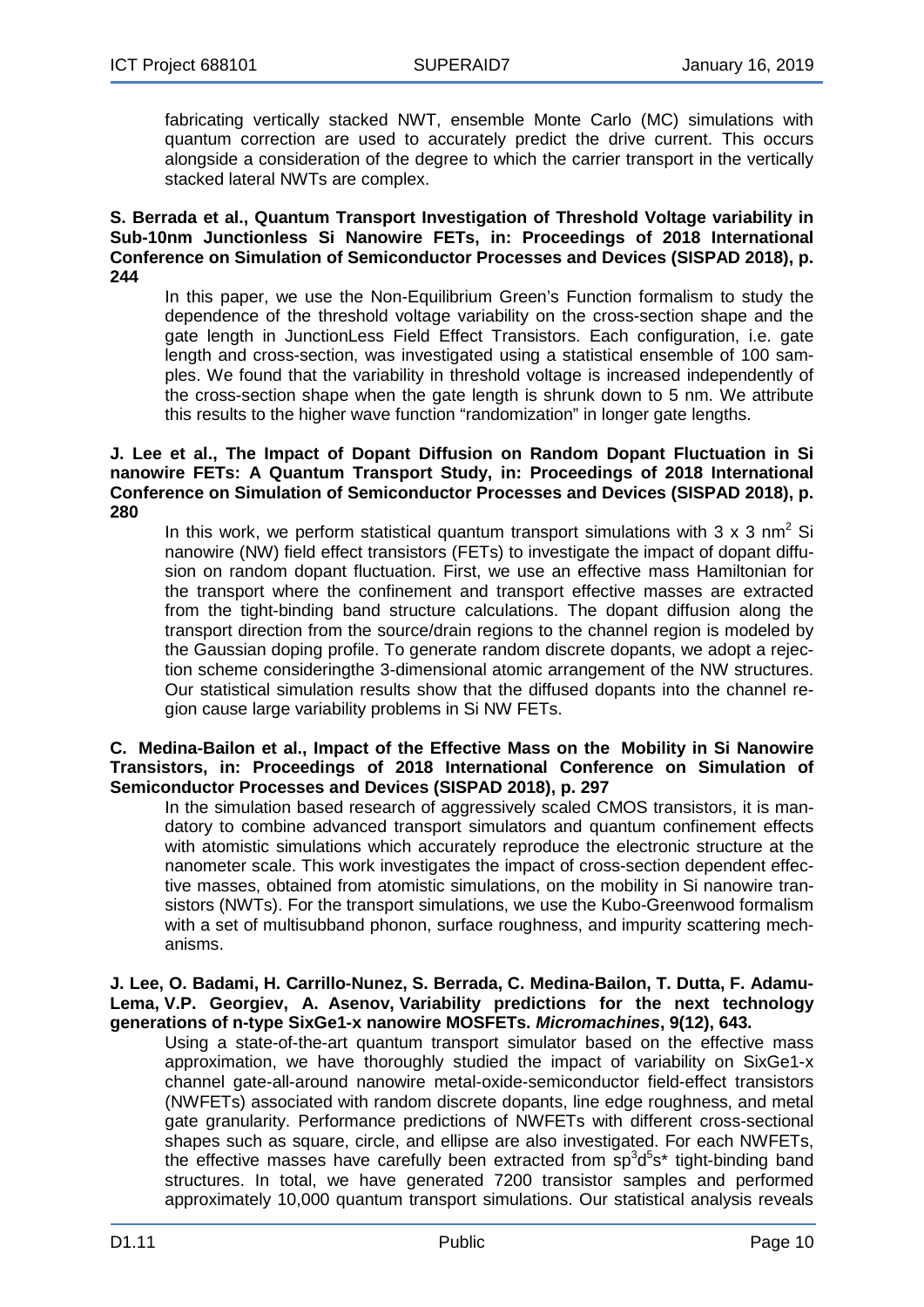that metal gate granularity is dominant among the variability sources considered in this work. Assuming the parameters of the variability sources are the same, we have found that there is no significance difference of variability between SiGe and Si channel NWFETs.

#### <span id="page-10-0"></span>**Papers published in 2019**

#### **T. Sadi et al., C. Simulation of the Impact of Ionized Impurity Scattering on the Total Mobility in Si Nanowire Transistors, Materials 12(1) (2019) 124**

One simulation approach that delivers reliable mobility values at low-field nearequilibrium conditions for Nanowire transistors (NWTs) is the combination of the quantum confinement effects with the semi-classical Boltzmann transport equation, solved within the relaxation time approximation adopting the Kubo–Greenwood (KG) formalism, as implemented in this work. We consider the most relevant scattering mechanisms governing intraband and multi-subband transitions in NWTs, including phonon, surface roughness and ionized impurity scattering, whose rates have been calculated directly from the Fermi's Golden rule. In this paper, we couple multi-slice Poisson–Schrödinger solutions to the KG method to analyze the impact of various scattering mechanisms on the mobility of small diameter nanowire transistors. As demonstrated here, phonon and surface roughness scattering are strong mobilitylimiting mechanisms in NWTs. However, scattering from ionized impurities has proved to be another important mobility-limiting mechanism, being mandatory for inclusion when simulating realistic and doped nanostructures, due to the short range Coulomb interaction with the carriers. We also illustrate the impact of the nanowire geometry, highlighting the advantage of using circular over square cross section shapes. The paper was accepted for publication at the end of 2018, and published in the first issue of 2019.

### <span id="page-10-1"></span>**2.3 Interconnect Simulation**

Another important subject of the project was the development of models and tools for the simulation of the fabrication, the performance and the reliability of interconnects. The simulation of the fabrication of interconnects is includes in the activities on equipment and process simulation, dealt with in section 2.1. Interconnect performance has been addressed as part of the work on compact modeling, see below in section 2.4. The dedicated work, and publications on interconnects listed below, refer to interconnect reliability.

#### **L. Filipovic et al., Modeling Electromigration in Nanoscaled Copper Interconnects, in: Proceedings of 2017 International Conference on Simulation of Semiconductor Processes and Devices (SISPAD 2017), p. 161**

This paper present an approach to modeling grain boundaries and material interfaces in nanoscaled copper interconnects. The novelty in the approach is the treatment of microstructure interfaces using a binary parameter, which is further used to define interface-specific material properties for copper resistivity and electromigration modeling. The models show that the inclusion of microstructure effects results in increased resistance and vacancy migration, and ultimately in a higher EM-induced stress.

#### **L. Filipovic et al., Modeling the Influence of Grains and Material Interfaces on Electromigration, in: Proceedings of 2018 International Conference on Simulation of Semiconductor Processes and Devices (SISPAD 2018), p. 83**

In this paper an efficient approach to properly treat grain boundaries and material interfaces when modeling electromigration in copper nano-interconnects is presented. Using this method even very coarse meshes were able to reasonably reproduce the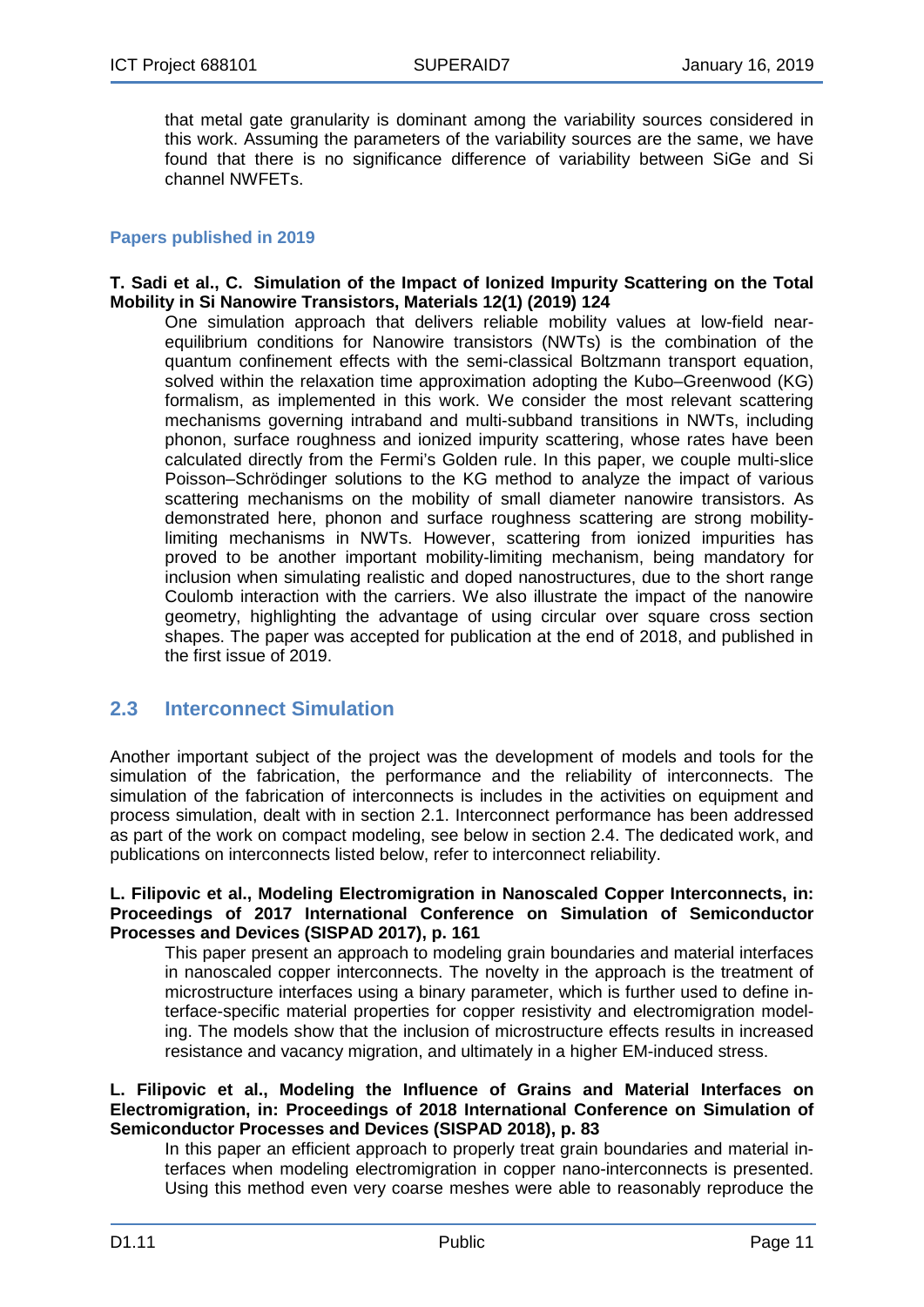vacancy concentration of thin copper interconnects, including the microstructure. However, using a grid spacing greater than one half the grain boundary thickness resulted in underestimates of the induced stress.

## <span id="page-11-0"></span>**2.4 Compact Models**

The development of compact models and their extraction has been one of the core parts of the SUPERAID7 project. The related activities span from the integration between the various simulation levels addressed in the project across the development of compact models capable to address highly three-dimensional devices and to include both systematic and statistical process variations to the application of this hierarchical simulation flow and compact models to relevant device architectures. In turn, besides the four papers mentioned in this section, some publications mentioned in the other sections also include aspects of the compact modeling work.

#### **L. Wang et al., TCAD Proven Compact Modelling Re-centering Technology for Early 0.x PDKs, in: Proceedings of 2016 International Conference on Simulation of Semiconductor Processes and Devices (SISPAD 2016), p. 157**

Well-calibrated predictive TCAD simulations are employed to generate target data for compact models for better pre-V1.0 PDK development. A reliable re-centering technology has been developed which can accurately migrate the global and local variability and the corresponding corners. FinFETs calibrated to published data by Intel at the 14nm technology node are employed as test-bed devices.

#### **O. Rozeau et al., NSP: Physical Compact Model for Stacked-planar and Vertical Gate-All-Around MOSFETs, in: Proceedings International Electron Devices Meeting (IEDM) 2016 O. Rozeau et al., NSP: Physical Compact Model for Stacked-planar and Vertical Gate-All-Around MOSFETs, in: Proceedings International Electron Devices Meeting (IEDM) 2016**

In this work, a predictive and physical compact model for NanoWire/NanoSheet (NW/NS) Gate-All-Around (GAA) MOSFET is presented. Based on a novel methodology for the calculation of the surface potential including quantum confinement, this model is able to handle arbitrary NW/NS cross-section shape of stacked planar and vertical GAA MOSFETs (circular, square, rectangular). This Nanowire Surface Potential (NSP) based model, validated both by numerical simulations and experimental data, is demonstrated to be very accurate in all operation regimes of GAA MOSFETs.

#### **J.-C. Barbé et al., Stacked Nanowires/Nanosheets GAA MOSFET From Technology to Design Enablement, in: Proceedings of 2017 International Conference on Simulation of Semiconductor Processes and Devices (SISPAD 2017), p. 5**

Besides work on device simulation and benchmarking referred to in sections 2.2 and 2.5, respectively, this paper deals with compact modeling fed by both TCAD capturing electrostatics of the device and above mentioned advanced simulation for mobility.

#### **J. Lorenz et al., Process Variability**−**Technological Challenge and Design Issue for Nanoscale Devices, Micromachines 1 (2019) 6**

Besides the technological challenges referred to in section 2.1, the feasibility of a full simulation of the impact of relevant systematic and stochastic variations on advanced devices and circuits is demonstrated..

### <span id="page-11-1"></span>**2.5 Benchmarks**

The eight papers listed below deal with experiments, characterization and related simulation work, carried out mainly by the SUPERAID7 partner CEA/Leti. Whereas experiments were largely taken from background and sideground work, the resources from SUPERAID7 ena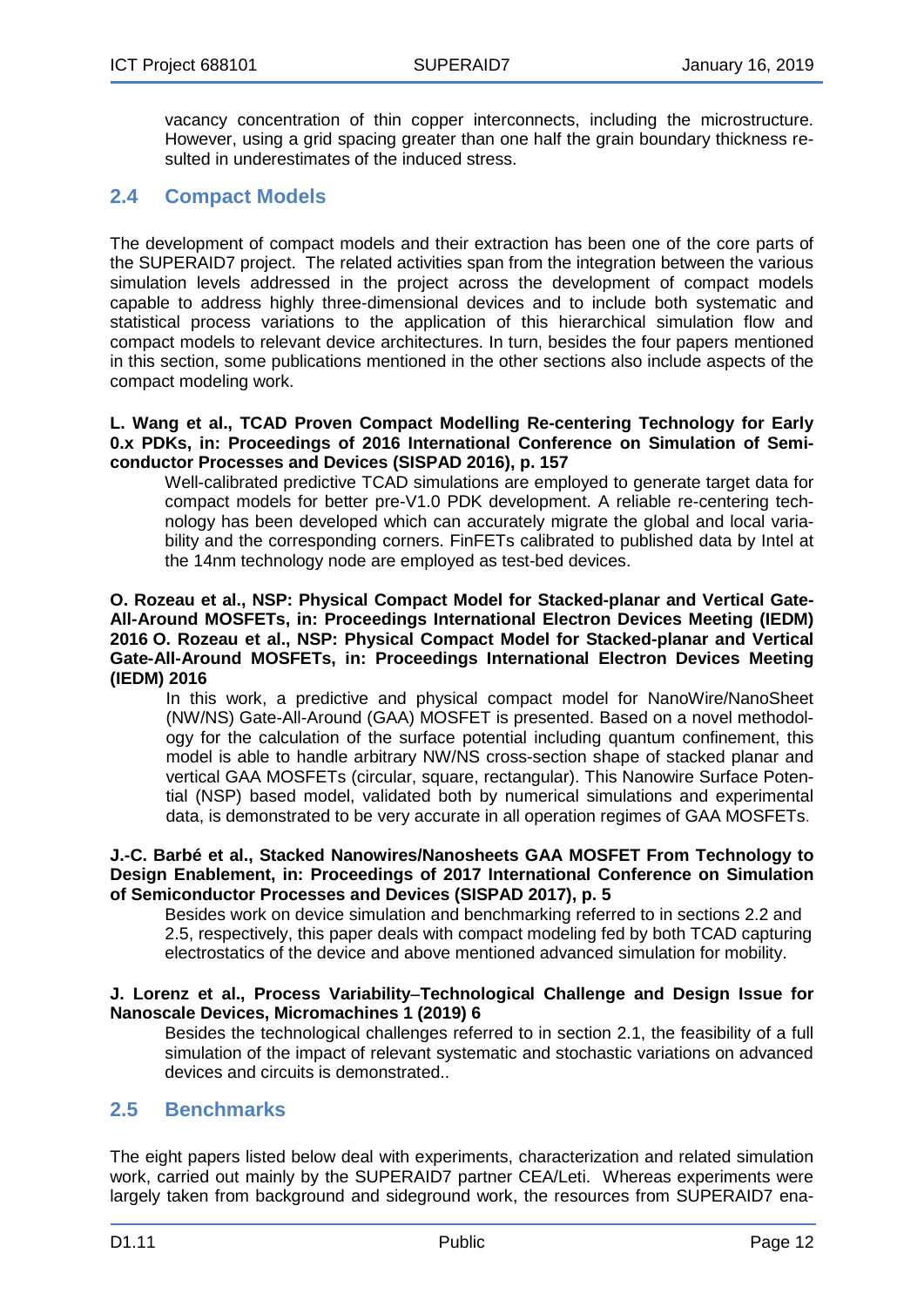bled the adaptation and usage of that results for the purposes of the project. Results from SUPERAID7 were partly used to support the experimental work discussed here.

#### **S. Barraud et al., Vertically Stacked-NanoWires MOSFETs in a Replacement Metal Gate Process with Inner Spacer and SiGe Source/Drain, in: Proceedings International Electron Devices Meeting (IEDM) 2016**

We report on vertically stacked horizontal Si NanoWires (NW) *p*-MOSFETs fabricated with a replacement metal gate (RMG) process. For the first time, stacked-NWs transistors are integrated with inner spacers and SiGe source-drain (S/D) stressors. Recessed and epitaxially re-grown SiGe(B) S/D junctions are shown to be efficient to inject strain into Si *p-*channels. The Precession Electron Diffraction (PED) technique, with a nm-scale precision, is used to quantify the deformation and provide useful information about strain fields at different stages of the fabrication process. Finally, a significant compressive strain and excellent short-channel characteristics are demonstrated in stacked-NWs *p*-FETs.

#### **B. Cardoso Paz et al., New Method for Individual Electrical Characterization of Stacked SOI Nanowire MOSFETs, in: Proceedings 2017 SOI-3D-Subthreshold Microelectronics Technology Unified Conference (S3S)**

A new systematic procedure to separate the electrical characteristics of advanced stacked nanowires (NWs) with emphasis on mobility extraction is presented. The proposed method is based on I-V measurements varying the back gate bias (VB) and consists of three basic main steps, accounting for VB influence on transport parameters. Lower mobility was obtained for the top GAA NW in comparison to bottom  $Ω$ -NW. Temperature dependence of carrier mobility is also studied through the proposed method up to 150°C.

#### **B. Cardoso Paz et al., Performance and Transport Analysis of Vertically Stacked p-FET SOI Nanowires, in: Proceedings 2017 Joint International EUROSOI-ULIS Workshop**

This work presents the performance and transport characteristics of vertically stacked p-MOSFET SOI nanowires (NWs) with inner spacers and epitaxial growth of SiGe raised source/drain. Electrical characterization is performed for NWs with [110] and [100] channel orientations, as a function of both fin width (WFIN) and channel length (L). Results show a good electrostatic control and reduced short channel effects (SCE) down to 15nm gate length. Improved effective mobility is obtained for [110] oriented NWs due to higher sidewall mobility contribution.

#### **J.-C. Barbé et al., Stacked Nanowires/Nanosheets GAA MOSFET From Technology to Design Enablement, in: Proceedings of 2017 International Conference on Simulation of Semiconductor Processes and Devices (SISPAD 2017), p. 5** (see also section 2.2 above)

Besides work on device simulation and compact modeling referred to above in sections 2.2 and 2.4, respectively, in this paper the capability of the model to capture actual hardware data as well as to benchmark the different architectures in competition down to 5 nm technology node is demonstrated.

#### **S. Barraud, V. Lapras, M. Samson, B. Previtali, J. Hartmann, N. Rambal, C. Vizioz, V. Loup, C. Comboroure, F. Triozon, N. Bernier, D. Cooper, M. Vinet, Stacked-Wires FETs for Advanced CMOS Scaling , Proceedings 2017 International Conference on Solid State Devices and Materials (SSDM 2017)**

We present recent progress on vertically stacked-wires MOSFETs with a replacement metal gate process for CMOS scaling beyond FinFET technology. Key technological challenges (such as 3D integration process including inner spacer, mobility, and strain engineering engineering) will be discussed in relation to recent research results.